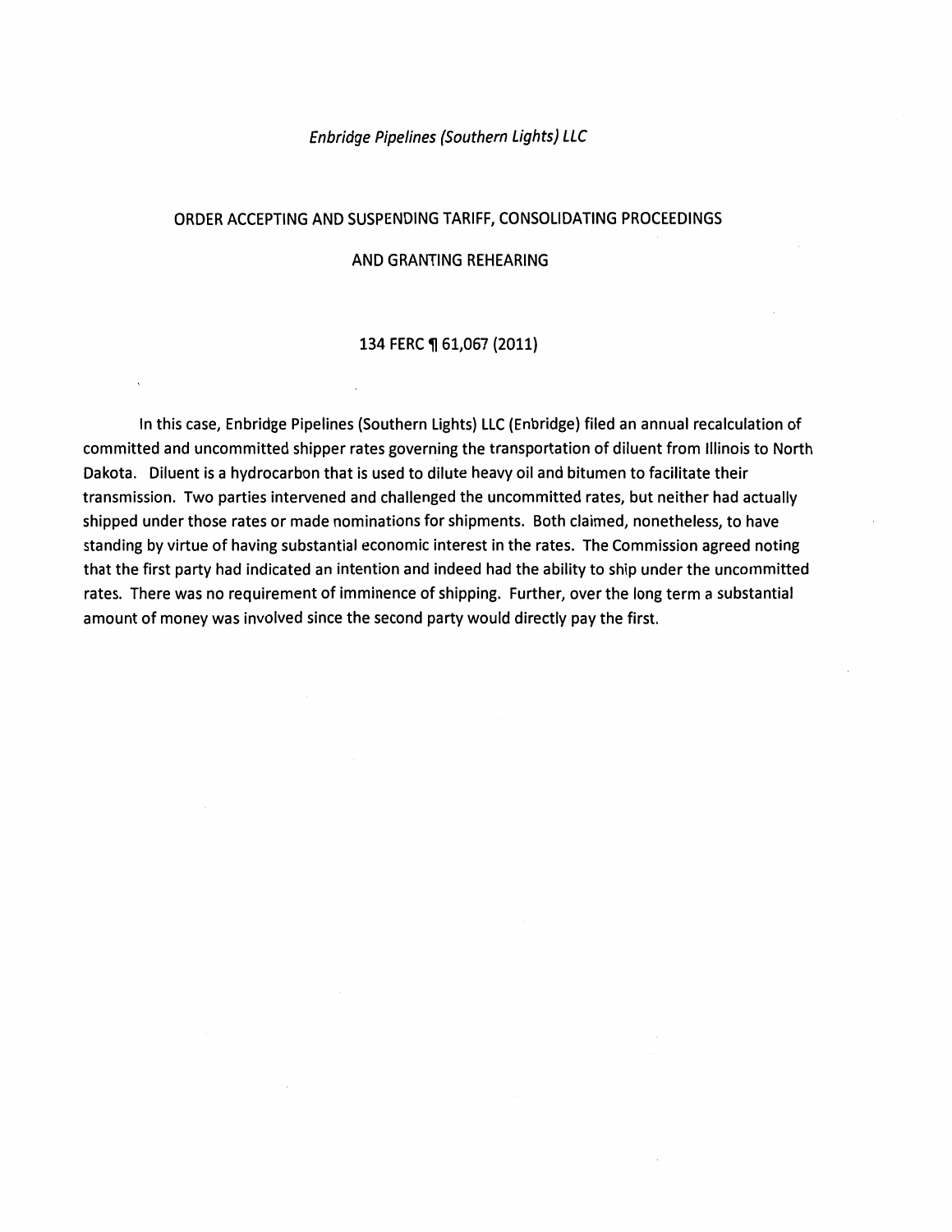# 134 FERC 161,067 UNITED STATES OF AMERICA FEDERAL ENERGY REGULATORY COMMISSION

Before Commissioners: Jon Wellinghoff, Chairman; Marc Spitzer, Philip D. Moeller, John R. Norris, and Cheryl A. LaFleur.

Enbridge Pipelines (Southern Lights) LLC · Docket Nos. IS11-146-000

ISI0-399-000 IS10-399-001 IS10-399-003 (Consolidated)

# ORDER ACCEPTING AND SUSPENDING TARIFF, CONSOLIDATING PROCEEDINGS AND GRANTING REHEARING

(Issued January 31, 2011)

1. This order addresses Enbridge Pipelines (Southern Lights) LLC's (Southern Lights) December 28, 2010 tariff filing reflecting its annual recalculation of committed and uncommitted rates pursuant to a rate structure approved by a Commission declaratory order. Southern Lights requests a February 1, 2011 effective date for its proposed FERC Tariff No. 4.3.0. For the reasons discussed below, the Commission will accept and suspend the tariff to be effective February 1, 2011, consolidate the instant proceeding with the ongoing proceeding in Docket No. IS10-399-000, and grant rehearing in Docket No. ISI0-399-001 concerning Imperial Oil's procedural status.

## Background

2. Southern Lights operates the U.S. segment of a diluent<sup>1</sup> pipeline that provides transportation service from Manhattan, Illinois to the International Boundary near Neche, North Dakota. Southern Lights pipeline commenced service on July 1, 2010. The tariff rate structure for Southern Lights was approved by a Commission declaratory order in Docket No. OR07-15-000.<sup>2</sup> The Commission approved the calculation of the rates for

<sup>2</sup> Enbridge Pipelines (Southern Lights) LLC, 121 FERC [61,310 (2007), order *granting clarification, 122 FERC*  $$61,170$  (2008).

 $<sup>1</sup>$  Diluent refers to a low density, low viscosity hydrocarbon used to dilute heavy</sup> oil and bitumen to make it transportable by pipeline.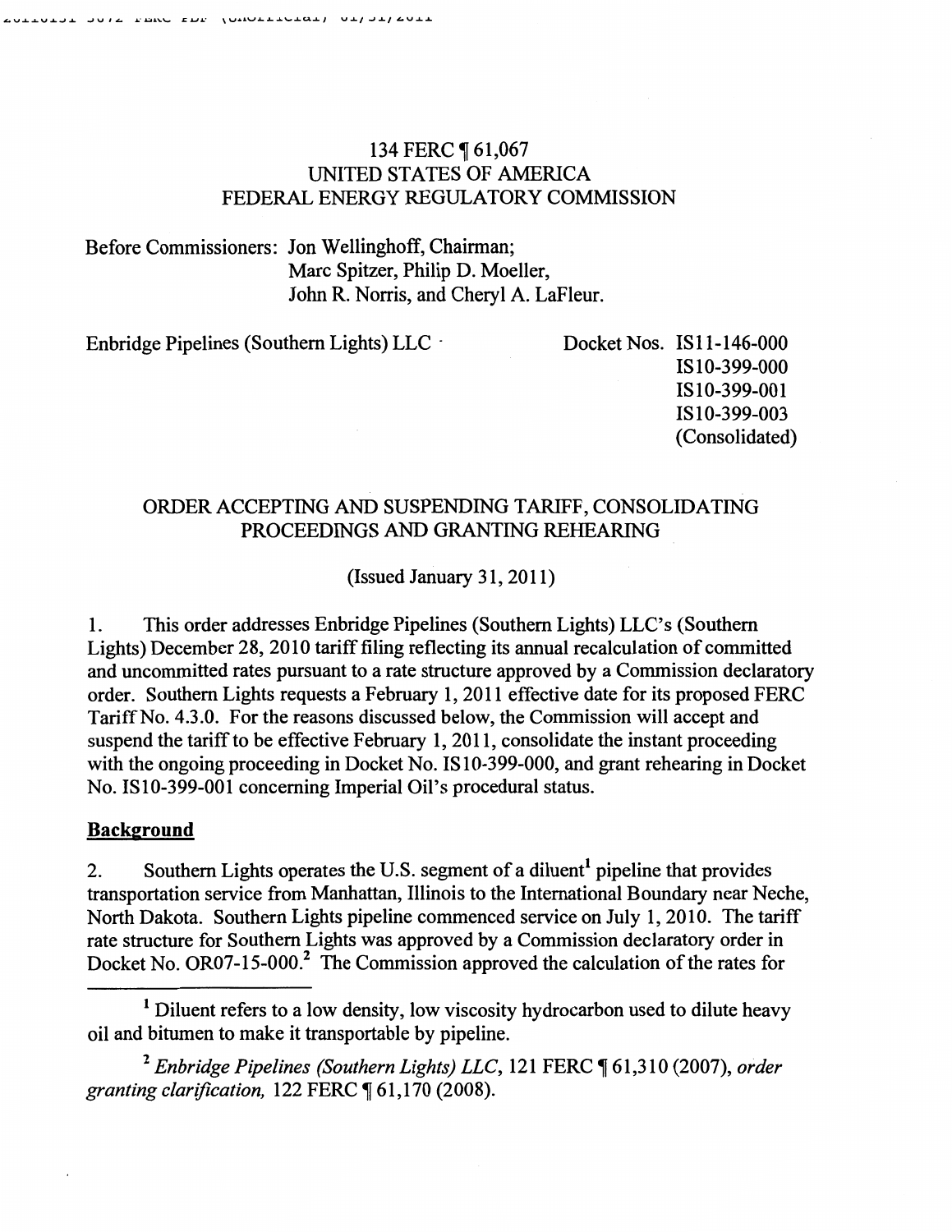Docket No. ISII-146-000, *et al.* -2-

committed shipments in accordance with the agreed-upon Transportation Services Agreement (TSA) entered into between Southern Lights and its committed shippers and further approved the setting of the initial uncommitted rate at two times the committed rate, subject to review of the uncommitted rate when filed.<sup>3</sup> The TSA requires Southern Lights to recalculate and refile the tariff rates each year. Southern Lights states that FERC Tariff No. 4.3.0, filed here, contains the 2011 Southern Lights committed and uncommitted rates calculated as provided for in the TSA.

3. Southern Lights states that it is submitting cost of service schedules, in conformance with Part 346 of the Commission's regulations, in support of the uncommitted rate. Southern Lights states that the uncommitted rate of \$10.9744 per barrel is subject to the year end true-up mechanism previously approved by the Commission. Southern Lights states that because of the true-up mechanism, the effective tariff rate payable by an uncommitted shipper is initially \$10.9744 per barrel but may be less than that amount depending upon the volume of uncommitted movements during the year. Southern Lights states that since the pipeline went into operation on July I, 2010, it has not received any nominations other than from committed shippers. Southern Lights states that since it is not feasible to calculate a cost-of-service based uncommitted rate on the assumption of zero uncommitted volumes, it provided cost, revenue and throughput information under three different volumes scenarios that capture the full range of possibilities. Southern Lights asserts that all three cases show that the effective rate paid by an uncommitted shipper after application of the true-up mechanism is lower than the cost-of-service rate for uncommitted shipments.

## Interventions and Protests

4. Imperial Oil and ExxonMobil Oil Corporation (ExxonMobil) (together, Indicated Shippers) filed a motion to intervene, conditional protest, and request for consolidation. Indicated Shippers state that they have a substantial economic interest in the tariff filing. Indicated Shippers state that ExxonMobil is a potential uncommitted shipper on the U.S. portion of the Southern Light pipeline and will be required to pay the increased uncommitted rate for diluent proposed by Southern Lights on the U.S. side of the border. Indicated Shippers assert that Imperial Oil will purchase the diluent from ExxonMobil for

 $1 - H \sim$ 

<sup>&</sup>lt;sup>3</sup> Southern Lights filed to establish initial committed and uncommitted rates in Docket No. IS10-399-000. The Commission accepted and suspended the tariffs to be effective July 1, 2010, and set the matter for hearing. *Enbridge Pipelines (Southern Lights) LLC*, 131 FERC  $\llbracket 61,288$  (2010). The hearing was held in abeyance pending the outcome of settlement judge procedures. On January 18,2011, the Presiding Administrative Law Judge (ALJ) issued a report determining that further attempts at settlement would be futile, and on January 19, 2011, the Chief ALJ terminated the settlement procedures and established hearing procedures in Docket No. IS10-399-003.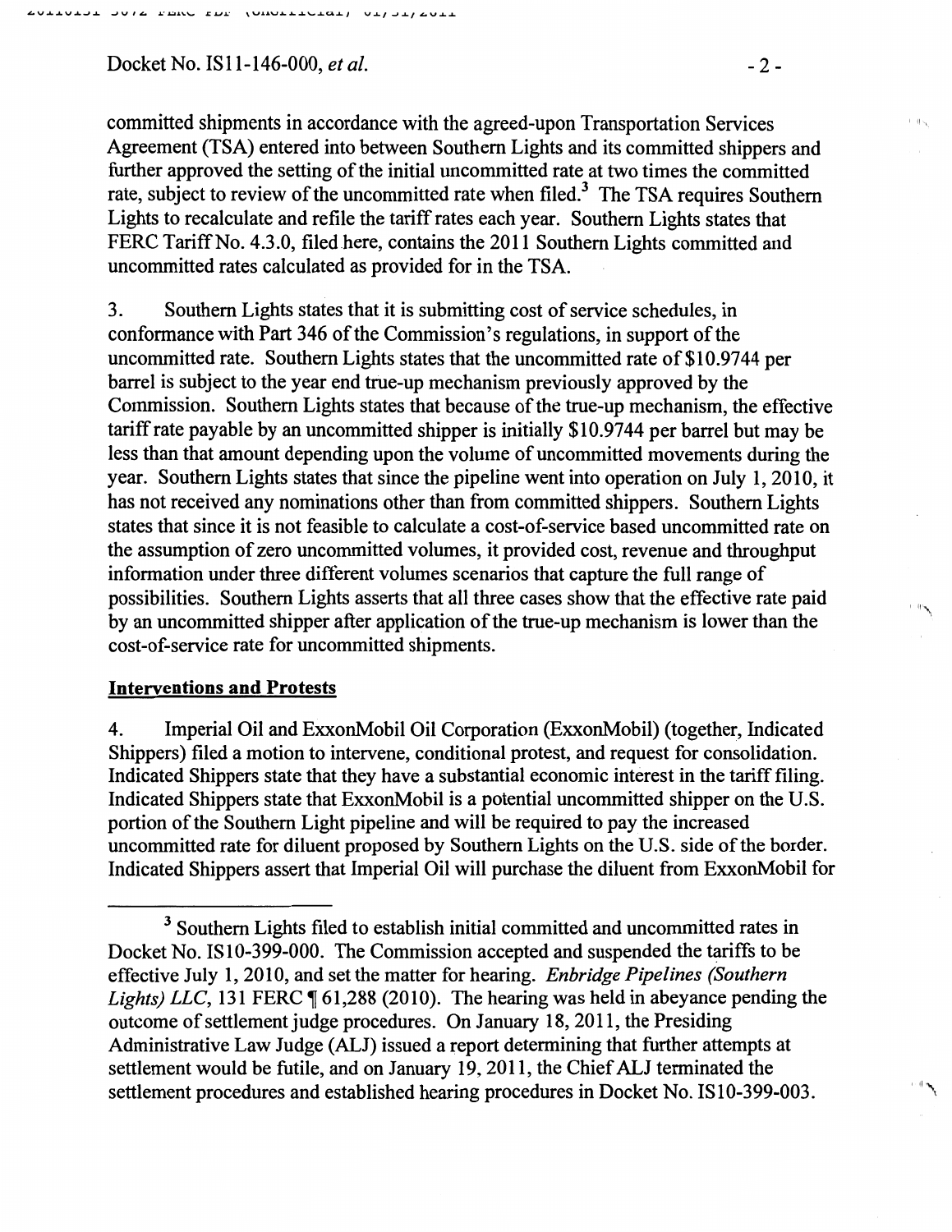Docket No. ISll-146-000, *et al.* -3-

**SOVIA LANG LOC** 

 $\overline{101011101011}$   $01131316011$ 

further transportation on the Canadian portion of Southern Lights. Indicated Shippers submit that Imperial Oil is directly affected by the tariff filing because it will be required to pay the actual costs of transportation to ExxonMobil.

5. Indicated Shippers argue that there are a number of questionable assumptions and conclusions in the cost-of-service filing that are unsupported by any testimony or other evidence and have not been subject to any formal discovery. Indicated Shippers contend that Southern Lights proposes a 9 percent increase to underlying rates that are already unjust and unreasonable in Indicated Shippers' view. Indicated Shippers also submit that the underlying unjust and unreasonable rates, which would be increased by the December 28, 2010 tariff filing here, are presently subject to investigation by the Commission in the ISI0-399 proceeding that now has been set for hearing after termination of settlement judge procedures. Accordingly, Indicated Shippers contend that the proposed rates should not be approved without further investigation by the Commission. Indicated Shippers submit that given that there is an ongoing proceeding that will address the appropriate rates for the Southern Lights pipeline, administrative efficiency calls for consolidation and making the outcome of this proceeding subject to the outcome of the prior proceeding in Docket No. IS10-399.

6. In an abundance of caution, therefore, Indicated Shippers filed a conditional protest on the same grounds as their June 11,2010, protest in Docket No. IS10-399, to ensure that the increased rates Southern Lights proposes to become effective February 1, 2011, will retain the current status of the rates they will supersede, i.e., will be subject to suspension, investigation, refund, and the outcome of the hearing in Docket No. IS10- 399.

# Southern Lights' Response

7. Southern Lights filed a response asserting that the Indicated Shippers failed to show the "substantial economic interest" necessary to have standing to protest the tariff filing. Southern Lights states that the Commission, in Docket No. IS 10-399-000, previously denied Imperial Oil's standing to protest and intervene. Southern Lights argues that based on the circumstances since the suspension order in Docket No. IS 10- 399-000, there is no longer a basis to determine that ExxonMobil has a substantial economic interest in the tariff rates on Southern Lights' pipeline such that it has standing to protest the tariff. Southern Lights contends that ExxonMobil has not alleged that it is either a current shipper or is imminently about to become a current shipper. Southern Lights submits that although it has been in operation for more than six months neither Imperial Oil nor ExxonMobil have made any nominations for transportation on the system. Southern Lights argues that if the Commission nevertheless determines that one or both of the Indicated Shippers do have standing to protest, then Southern Lights does not oppose consolidation with the ongoing proceeding in Docket No. IS10-399-000.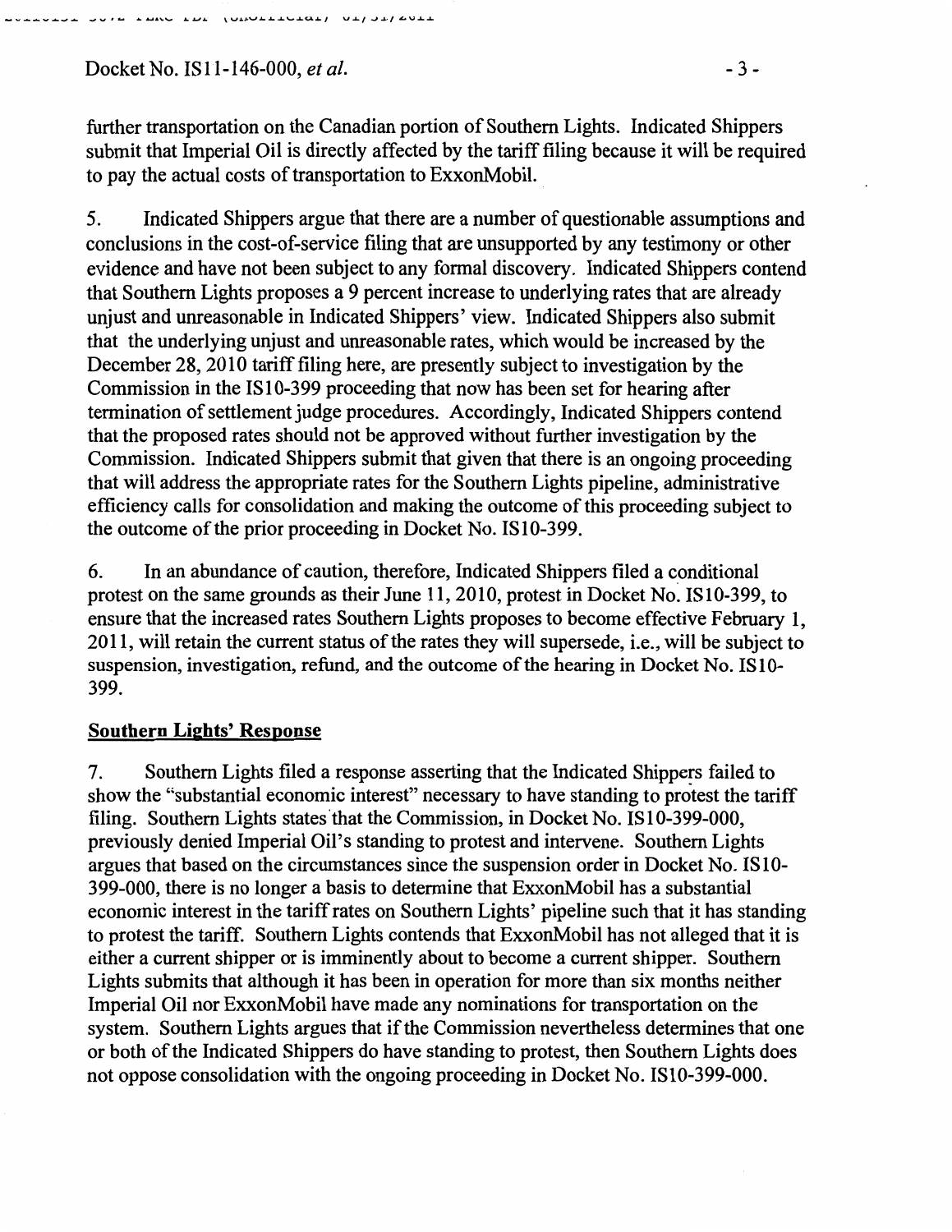Docket No. IS 11-146-000, *et al.* -4-

## Answer of Indicated Shippers to Response of Southern Lights

8. Indicated Shippers dispute Southern Lights' argument with respect to the issue of standing. Indicated Shippers asserts that it knows of no Commission precedent, nor is any cited, for a requirement that one must qualify as a shipper on a month by month basis for purposes of standing. Indicated Shippers submit that the test for standing for purposes of a protest does not turn on whether a party actually ships on the pipeline, but whether a party has a "substantial economic interest" in the rates on the pipeline. Indicted Shippers state that Southern Lights focuses solely on the shipper aspect, not on whether either of the Indicated Shippers has an economic interest in the rates for transportation on the Southern Lights system sufficient for purposes of a protest. Indicated Shippers argue that while Southern Lights would have the Commission focus only on six months of time, in the long term, tens of millions of dollars are at stake here, as well as the ability of uncommitted shippers to compete with the advantage conferred upon the largest committed shipper by virtue of the pipeline's rate structure.

9. Indicated Shippers state that Southern Lights asserts in its response that Indicated Shippers have not "made any nominations" for transportation on Southern Lights system. Indicated Shipper state that this is correct. In fact, Indicated Shippers submit that not a single uncommitted shipper has shipped any volumes of diluent on the pipeline in the first six months of service. Moreover, Indicated Shippers assert that data from Southern Lights shows that even the committed shippers have not to date shipped their volume commitment, much less anything beyond. Indicated Shippers state that Southern Lights simply asserts that Indicated Shippers' plan to ship is not "imminent." Indicated Shippers argue that Southern Lights has not shown that Indicated Shippers have no intention to ship, nor that Indicated Shippers cannot use the tariffs to ship.

### **Discussion**

10. The Commission fmds that because of a pending rehearing of the Indicated Shippers in Docket No. IS10-399-001 and certain issues raised by Southern Lights in its response to Indicated Shippers' protest, as a threshold matter, it is necessary to clarify the procedural status of ExxonMobil and Imperial Oil. In its suspension order in Docket No. IS10-399-000, the Commission accepted the protest of ExxonMobil but denied Imperial Oil's intervention. The Indicated Shippers sought rehearing with respect to Imperial Oil's status. Further, in this proceeding Southern Lights questions whether ExxonMobil has standing to protest. The Commission finds that ExxonMobil has standing to protest the tariff filing here and its motion to intervene is granted. ExxonMobil indicated that it has a substantial economic interest in the rates at issues because it is a potential uncommitted shipper on Southern Light's system. The fact that ExxonMobil indicated an intention and ability to be a future shipper on the newly operating Southern Lights' system is enough to convey standing for purposes of filing a protest as well as for party status by means of an intervention. Contrary to Southern Lights' assertion, there is no ''''\ requirement that a future shipper's plan to ship must be imminent.

 $\| \cdot \|$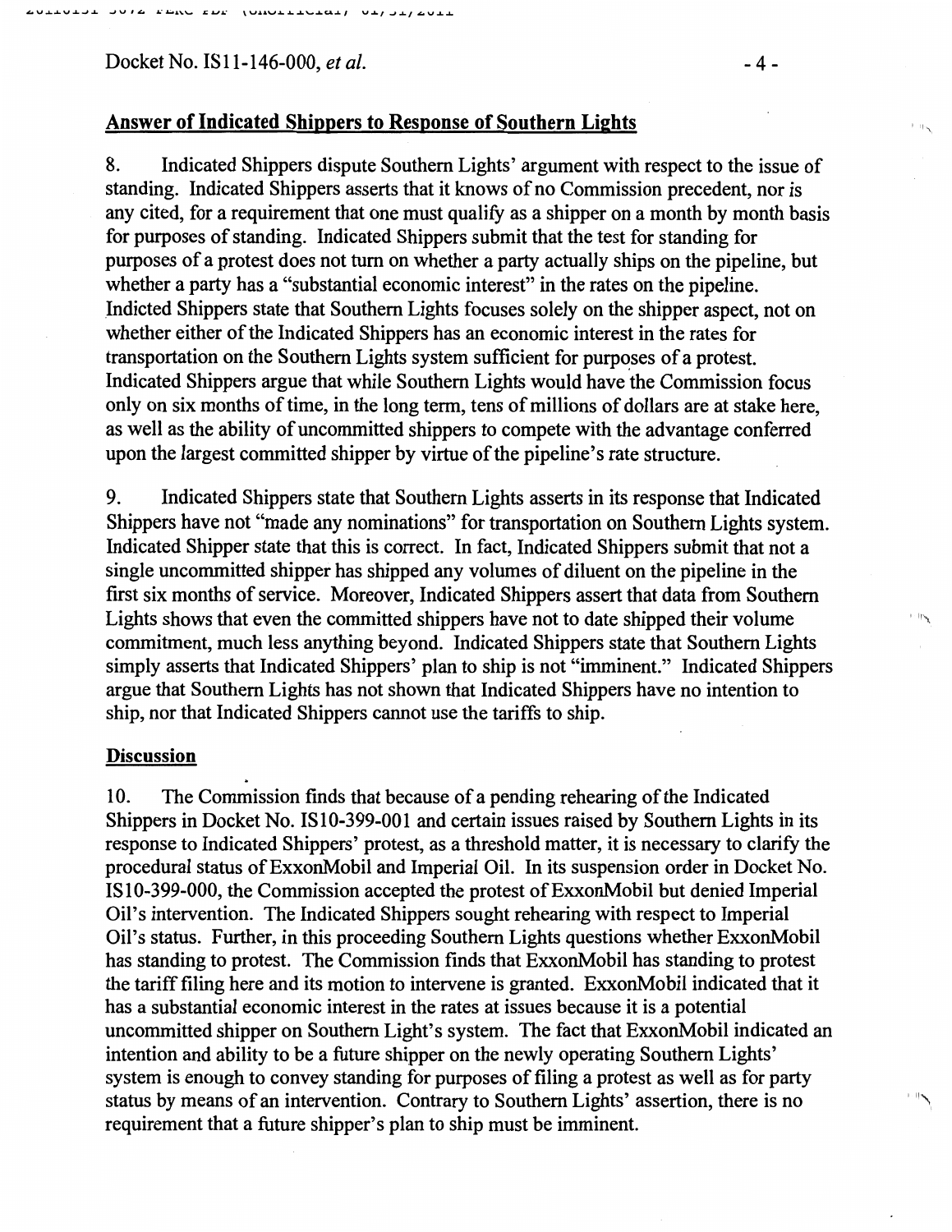# Docket No. IS 11-146-000, *et al.* -5-

 $\overline{101011110101}$   $01101101$ 

**RESIDENCE** 

11. With respect to Imperial Oil, the Commission finds that it has standing to intervene and protest in this proceeding, and upon further consideration, the Commission will grant rehearing in Docket No. IS10-399-001 and finds that Imperial Oil has standing to intervene and protest in that proceeding as well. While it may be the case that Imperial Oil will not be a shipper on the U.S. segment of the Southern Lights' pipeline, it does have a substantial economic interest that would allow it to file a protest. Whether an entity is a current or future shipper is relevant for purposes of determining substantial economic interest but it is not the only consideration. There is not a bright line test. As the Commission has stated, the '"substantial economic interest' standard is intended to assure that parties protesting a filing have sufficient interest in the matter to warrant the commitment of agency and pipeline resources to a review of the merits."<sup>4</sup> Such standing is therefore based on all the facts and circumstances of the particular proceeding. The Commission finds that the fact that Imperial Oil will make direct payments to ExxonMobil, which could amount to tens of millions of dollars in the long run, certainly represents a sufficient interest to warrant a commitment of the agency's resources. Even if Imperial Oil were to be found to lack standing to protest the filing pursuant to substantial economic interest standard of section 343.3(a) of the Commission's regulation, it certainly has an interest which is directly affected pursuant to the less stringent standard for interventions contained in section 385.214 of the Commission's regulations.

12. The substantive issue presented in this proceeding as well as the related proceeding in Docket No. IS 10-399-000 is whether the rates for uncommitted shipments on Southern Lights' pipeline are just and reasonable. In Docket No. IS10-399-000 the Indicated Shippers argued that there were significant questions with respect to a number of rate elements including return on equity, capital structure and depreciation. Since the proposed rates are a 9 percent increase over the underlying rates, the same issues concerning whether the rates are just and reasonable apply here. As the Commission found in its suspension order in Docket No. IS 10-399-000 the fact that the initial rates are set for hearing does not undermine the rate structure approved by the declaratory order because the committed rate, which is 50 percent of the uncommitted rate, can be derived when a just and reasonable uncommitted rate is determined.<sup>5</sup> Given the fact that the Commission suspended the rates in Docket No. IS10-399-000 and set them for hearing, it follows that the rates here, which are directly related to the rates in Docket No. IS10-399- 000, should also be suspended and set for hearing. Indicated Shippers' request for consolidation of Docket No. IS11-146-000 with the ongoing proceeding in Docket No. IS10-399-000 will promote administrative efficiency. Because of the commonality of issues, the Commission will consolidate the two dockets. Since hearing procedures were

<sup>&</sup>lt;sup>4</sup> Shell Pipeline Company, LP, 104 FERC ¶ 61,021, at 61,052 (2003).

<sup>&</sup>lt;sup>5</sup> Enbridge Pipelines (Southern Lights) LLC, 131 FERC ¶ 61,288, at P 16 (2010).